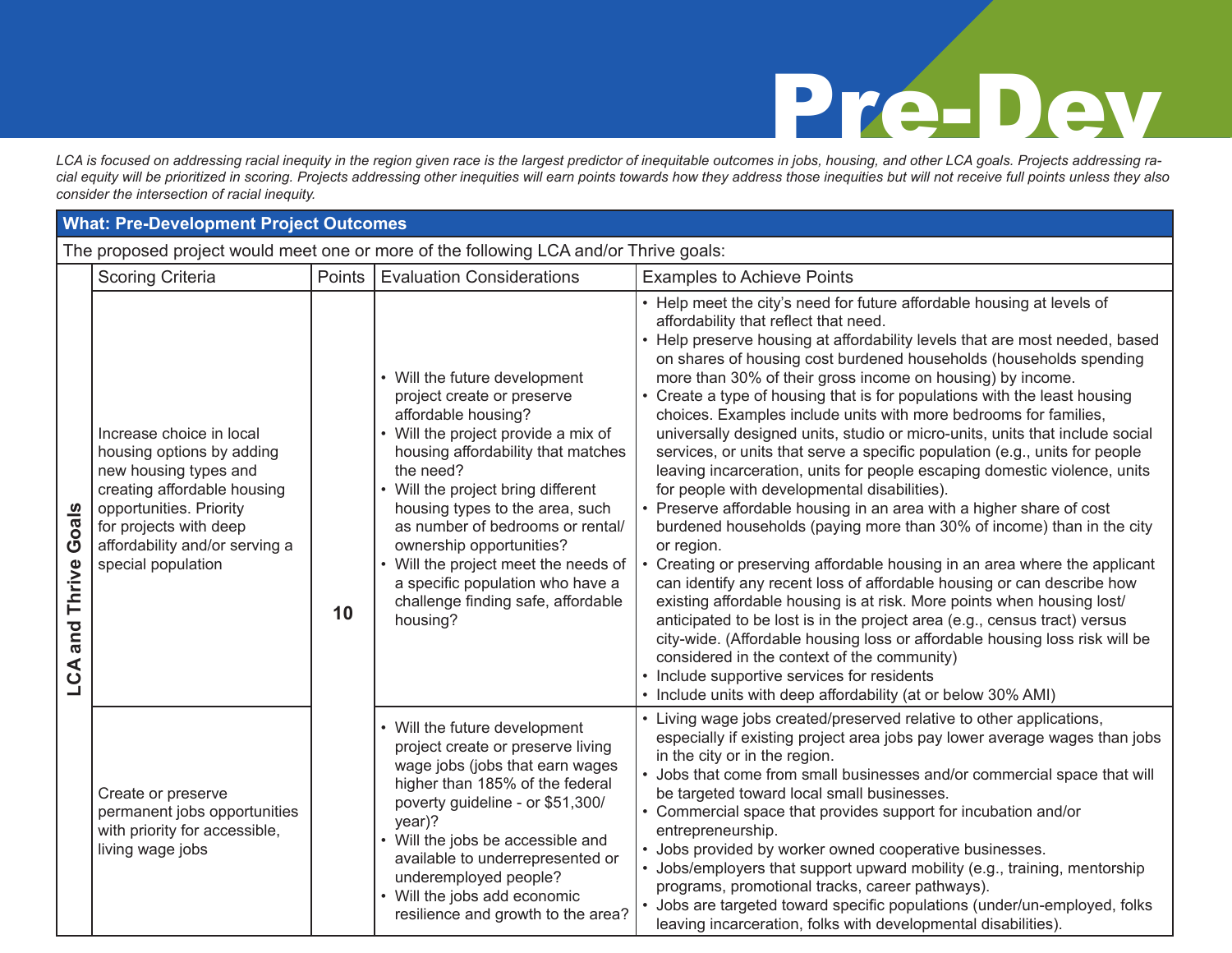| <b>What: Pre-Development Project Outcomes</b>                                         |                                                                                                                                                                          |        |                                                                                                                                                                                                                                                                                                                                                                                                                                                                                                                                                                                   |                                                                                                                                                                                                                                                                                                                                                                                                                                                                                                                                                                                                                                 |  |
|---------------------------------------------------------------------------------------|--------------------------------------------------------------------------------------------------------------------------------------------------------------------------|--------|-----------------------------------------------------------------------------------------------------------------------------------------------------------------------------------------------------------------------------------------------------------------------------------------------------------------------------------------------------------------------------------------------------------------------------------------------------------------------------------------------------------------------------------------------------------------------------------|---------------------------------------------------------------------------------------------------------------------------------------------------------------------------------------------------------------------------------------------------------------------------------------------------------------------------------------------------------------------------------------------------------------------------------------------------------------------------------------------------------------------------------------------------------------------------------------------------------------------------------|--|
| The proposed project would meet one or more of the following LCA and/or Thrive goals: |                                                                                                                                                                          |        |                                                                                                                                                                                                                                                                                                                                                                                                                                                                                                                                                                                   |                                                                                                                                                                                                                                                                                                                                                                                                                                                                                                                                                                                                                                 |  |
| Goals<br>Thrive<br>and<br>LCA                                                         | <b>Scoring Criteria</b>                                                                                                                                                  | Points | <b>Evaluation Considerations</b>                                                                                                                                                                                                                                                                                                                                                                                                                                                                                                                                                  | <b>Examples to Achieve Points</b>                                                                                                                                                                                                                                                                                                                                                                                                                                                                                                                                                                                               |  |
|                                                                                       | Intensify land uses on the<br>site and take advantage<br>of connections between<br>housing, jobs, services and<br>amenities across the region<br>and in the project area |        | • How will the proposed project<br>relate to the context of the project<br>area's land uses, amenities,<br>activities and environment?<br>• Will the proposed project increase<br>how often and what time of day<br>there is activity in the area?<br>Will the proposed project enhance<br>or improve local (pedestrian,<br>bicycle, etc.) or regional (transit,<br>transportation) connections<br>between complementary uses (for<br>example, connecting housing and<br>grocery stores)?<br>• Will the proposed project increase<br>density and activity on the project<br>site? | • Take advantage of existing transportation options in the project area (improved<br>transit amenities, creation of shared mobility resources, new/ improved<br>pedestrian/bicycle infrastructure), especially if there are more households<br>than average nearby who rely on transit for commuting compared to the city or<br>region.<br>• Increase complementary amenities in the area (e.g., housing with more<br>bedrooms and affordable day care options, housing units and grocery stores<br>or pharmacies).<br>• Increase potential transit ridership.<br>• Improve access/awareness of nearby park and trail amenities |  |
|                                                                                       | Minimize climate impact by<br>reducing greenhouse gas<br>emissions and conserving<br>natural resources                                                                   |        | Does the project understand and<br>mitigate its impact on greenhouse<br>gas emissions?                                                                                                                                                                                                                                                                                                                                                                                                                                                                                            | • Reduce the need to rely on a car (e.g., provide car sharing, reduced parking,<br>enhanced bike/pedestrian infrastructure).<br>• Maximize energy efficiency (e.g., implement SB2030, LEED, 2020 MN Overlay<br>& Guide to the 2015 Green Communities Criteria, Xcel Energy Multifamily<br>Energy Efficiency Program, or other widely recognized energy efficiency<br>program principles).<br>• Integrate renewable energy, reduce material waste and increase material<br>reuse during construction and in building operations, relative to its location in<br>the region and its potential impact on greenhouse gas emissions. |  |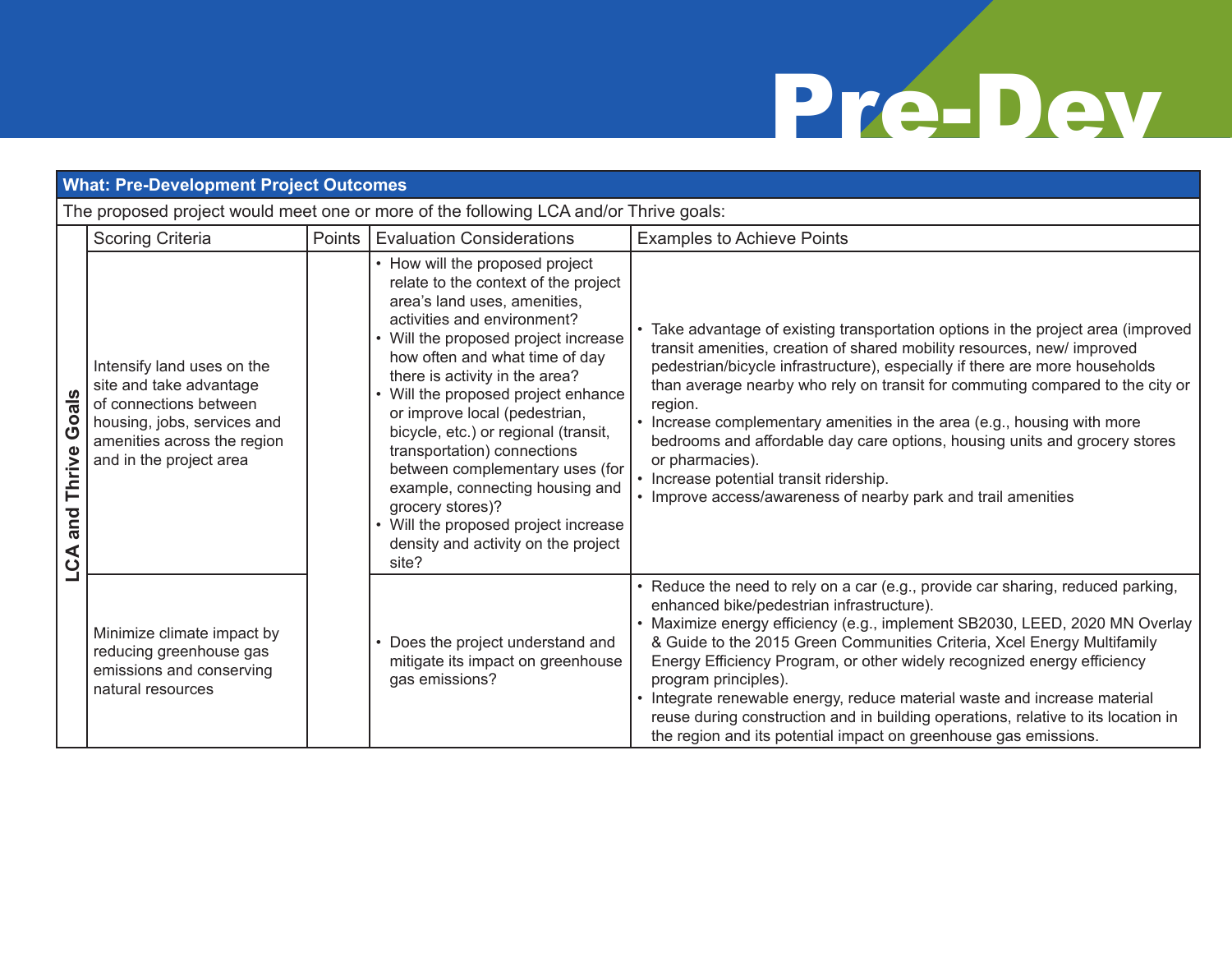| <b>What: Pre-Development Project Outcomes</b> |                                                                                                                                             |        |                                                                                                 |                                                                                                                                                                                                                                                                                                                                                                                                                                                                                                                                                                                                                                                                                                                                                                                                                                                                                                                                                                                                                                                                                                                                                                                                                                                                                                                                                                                                                                                                                                                                                                                                                                                  |  |
|-----------------------------------------------|---------------------------------------------------------------------------------------------------------------------------------------------|--------|-------------------------------------------------------------------------------------------------|--------------------------------------------------------------------------------------------------------------------------------------------------------------------------------------------------------------------------------------------------------------------------------------------------------------------------------------------------------------------------------------------------------------------------------------------------------------------------------------------------------------------------------------------------------------------------------------------------------------------------------------------------------------------------------------------------------------------------------------------------------------------------------------------------------------------------------------------------------------------------------------------------------------------------------------------------------------------------------------------------------------------------------------------------------------------------------------------------------------------------------------------------------------------------------------------------------------------------------------------------------------------------------------------------------------------------------------------------------------------------------------------------------------------------------------------------------------------------------------------------------------------------------------------------------------------------------------------------------------------------------------------------|--|
|                                               | The proposed project would meet one or more of the following LCA and/or Thrive goals:                                                       |        |                                                                                                 |                                                                                                                                                                                                                                                                                                                                                                                                                                                                                                                                                                                                                                                                                                                                                                                                                                                                                                                                                                                                                                                                                                                                                                                                                                                                                                                                                                                                                                                                                                                                                                                                                                                  |  |
|                                               | <b>Scoring Criteria</b>                                                                                                                     | Points | Evaluation Considerations                                                                       | <b>Examples to Achieve Points</b>                                                                                                                                                                                                                                                                                                                                                                                                                                                                                                                                                                                                                                                                                                                                                                                                                                                                                                                                                                                                                                                                                                                                                                                                                                                                                                                                                                                                                                                                                                                                                                                                                |  |
| Goals<br>Thrive<br>and<br>LCA                 | Further equity outcomes in<br>access to affordable housing,<br>access to living wage jobs,<br>climate impacts, and regional<br>connections* |        | • How will the project help to<br>reduce racial disparities in the<br>region given its context? | Jobs<br>• Be in a city with DBE policies that apply to this project.<br>• Create jobs for an employer (if known) that is making efforts to hire and retain<br>residents most impacted by economic inequities<br>Create jobs located in areas with more under/unemployment than the city or<br>region.<br>• Create jobs located near high frequency transit<br>Housing<br>• Set at least 20% of the units' rent at the small area market fair value AND<br>accept Housing Choice Vouchers.<br>• Go beyond the Fair Housing Marking plan as defined by HUD.<br>• Be in a city with policies that protect tenants (i.e., right of first refusal, no crime<br>free drug free lease addendum requirements, notice of sale policies).<br>• Have a property manager, if known, with equitable screening practices,<br>eviction, and non-renewal records.<br>Compact, Connected Development<br>• Reverse commute trips, different kinds of trips at different times, and/or<br>connecting areas with more low-income residents or high unemployment with<br>jobs<br>Environment & Livability<br>• The project provides physical improvements and/or programming for more<br>residents of color feel safe, welcomed, catered to, and comfortable utilizing<br>nearby local and regional parks (e.g., trail connections, wayfinding, culturally<br>relevant events, etc.)<br>• The project is focused on mitigating negative environmental impacts in areas<br>where residents have been disproportionally affected by past environmental<br>harms (e.g., soil or water contamination, air pollution, heat island, for example<br>Minneapolis Green Zones) |  |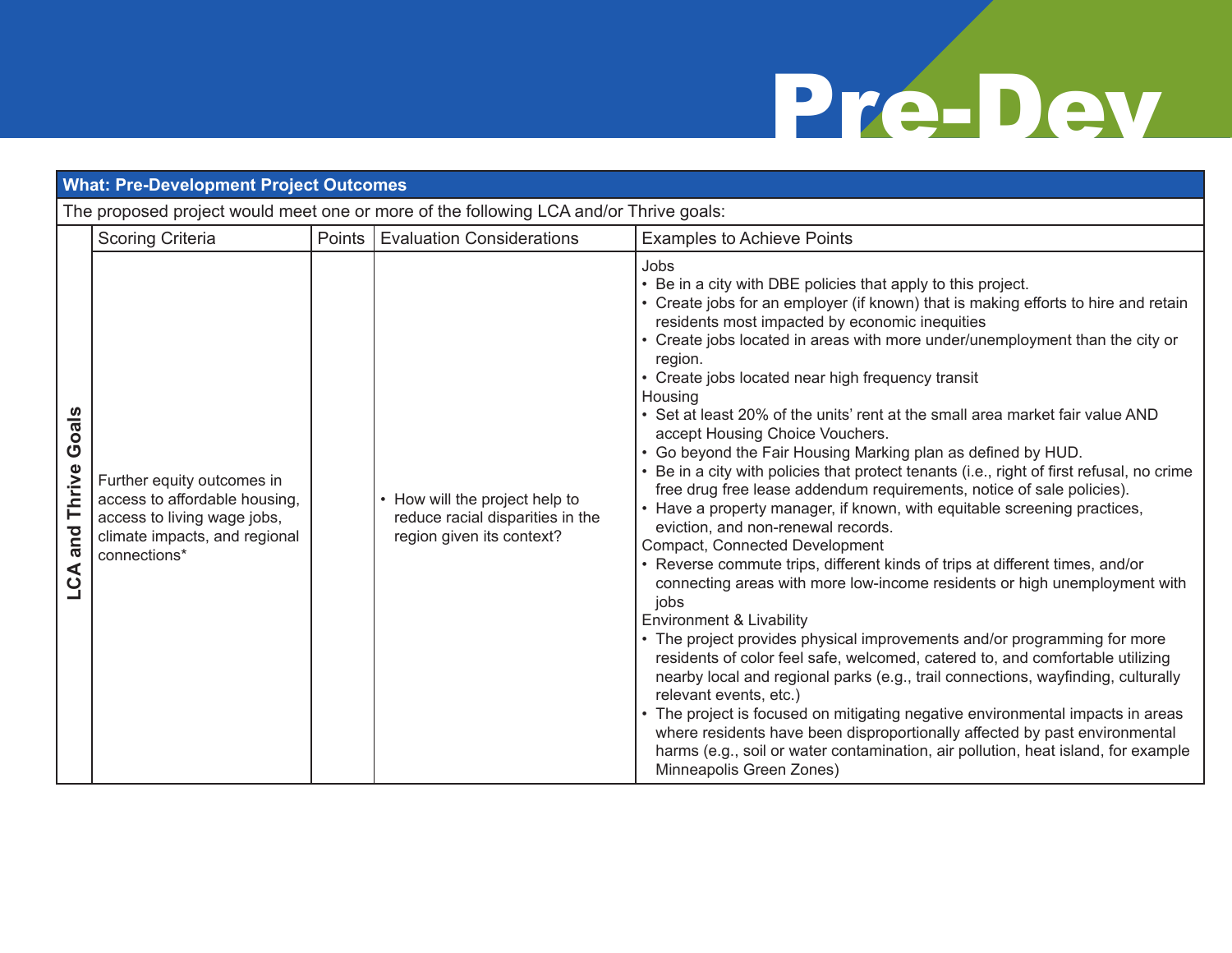| <b>How: Pre-Development Project Process</b> |                                                                                                                                                                                                                                                             |        |                                                                                                                                                                                                                                                                                                                                                                             |                                                                                                                                                                                                                                                                                                                                                                                               |  |
|---------------------------------------------|-------------------------------------------------------------------------------------------------------------------------------------------------------------------------------------------------------------------------------------------------------------|--------|-----------------------------------------------------------------------------------------------------------------------------------------------------------------------------------------------------------------------------------------------------------------------------------------------------------------------------------------------------------------------------|-----------------------------------------------------------------------------------------------------------------------------------------------------------------------------------------------------------------------------------------------------------------------------------------------------------------------------------------------------------------------------------------------|--|
|                                             | <b>Scoring Criteria</b>                                                                                                                                                                                                                                     | Points | <b>Evaluation Considerations</b>                                                                                                                                                                                                                                                                                                                                            | <b>Examples to Achieve Points</b>                                                                                                                                                                                                                                                                                                                                                             |  |
| Process                                     | Project process will include<br>analysis of who will benefit<br>most from the project and<br>in what ways, and use<br>findings to influence equitable<br>development strategies and<br>outcomes                                                             | 12     | • Where did the need for the<br>project come from (e.g., private<br>market, local policy, community,<br>communities of color)?<br>• Who will benefit from the project,<br>now and in the future?                                                                                                                                                                            | • Project needs were identified to reduce inequities or were identified by<br>those most impacted by inequities.<br>• The project is expected to provide short-and long-term benefits to<br>individuals and communities most impacted by inequities. This includes<br>those who interact with the project in the future as well as those involved<br>in development of the project.           |  |
|                                             | Provide meaningful and<br>appropriate engagement,<br>including a variety of<br>stakeholders that represent<br>the demographics of the<br>residential and/or workforce<br>community, centering those<br>under-represented and most<br>impacted by inequities |        | • How will public engagement plans<br>include those historically left<br>out of community engagement<br>(e.g., communities of color, first<br>generation immigrants, non-<br>English speaking residents,<br>persons with disabilities) and give<br>those participants power in the<br>process?<br>• How is the plan responding to<br>community demographics in the<br>area? | • Engagement strategies are targeted to residents and employees in the<br>area given demographics of the project area.<br>• A description of how engagement will include agency and power for those<br>most impacted by inequities.<br>• Plans to pay underrepresented communities for their time and expertise                                                                               |  |
|                                             | Degree to which overall<br>Pre-development efforts and<br>proposed grant activities<br>further vision/goals of the<br>future development project.                                                                                                           |        | What is the project team trying to<br>learn to inform key components of<br>the project?<br>• How will the grant requested<br>activities and pre-development<br>efforts help the project team<br>achieve LCA and Thrive goals?                                                                                                                                               | • The grant requested activities and pre-development efforts are going to<br>answer key questions about how the project can meet LCA and Thrive<br>goals (e.g., determining level of affordability, designing a stormwater<br>management plan, conducting community engagement)<br>• The grant activities and pre-development efforts will help the project team<br>meet LCA and Thrive goals |  |